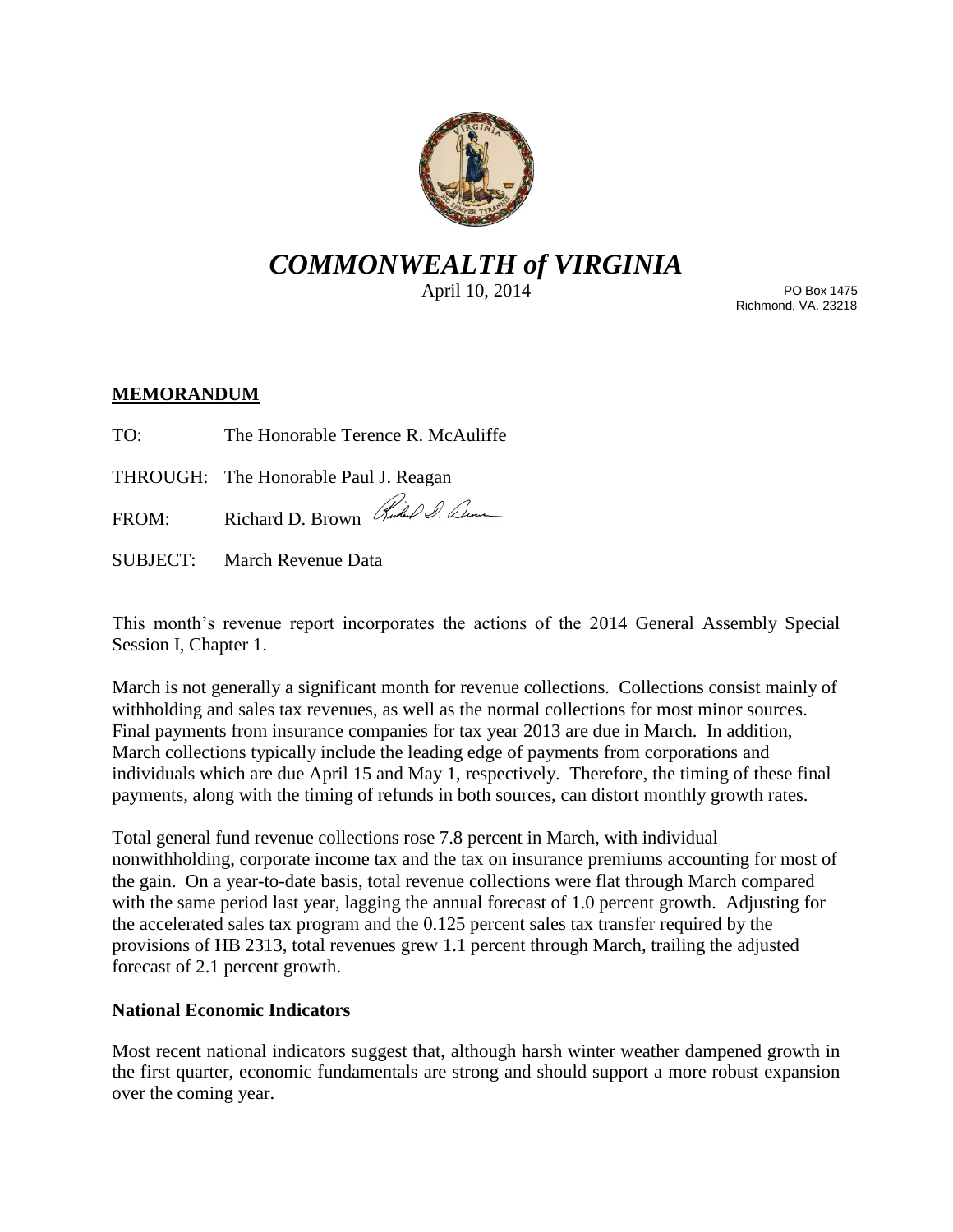- According to the final estimate, real GDP grew at an annualized rate of 2.6 percent in the fourth quarter of 2013, following a 4.1 percent increase in the third quarter and 2.5 percent in the second quarter.
- The labor market continued to improve in March. Payroll employment rose by 192,000 jobs, while the February gain was revised up by 22,000 jobs. Employment gains averaged 178,000 jobs per month in the first quarter. In a separate report, the unemployment rate remained unchanged at 6.7 percent, as the number of workers entering the labor force was offset by an increase in employment.
- Initial claims for unemployment rose by 16,000 to 326,000 during the week ending March 29. The four-week moving average rose by only 250 to 319,500. The claims data is consistent with slow improvement in the pace of job growth.
- The Conference Board's index of leading indicators rose 0.5 percent in February after a 0.1 percent increase in January, its sixth gain in the last seven months. The behavior of the leading indicator is consistent with continued economic growth.
- The Conference Board's index of consumer confidence increased from 78.3 to 82.3 in March. A slight decrease in the present situation component was offset by more optimism in future expectations.
- Activity in the manufacturing improved in March, with the Institute of Supply Management index rising from 53.2 to 53.7, its second consecutive gain.
- Inflation remains contained as the CPI rose 0.1 percent in February, and stands 1.1 percent above February 2013. Core inflation (excluding food and energy prices) also rose 0.1 percent in February, and has increased 1.6 percent from a year ago.
- The Federal Reserve announced at its March meeting that it will keep the federal funds target rate at 0.0 to 0.25 percent, and will continue winding down its quantitative easing program.

### **Virginia Economy**

The Virginia Employment Commission released re-benchmarked employment data for calendar years 2012 and 2013, and the revisions were quite small. Payroll employment growth of 1.0 percent in Virginia in fiscal year 2013 was unchanged with the revision. For the first half of fiscal year 2014, growth of 1.0 percent in the previously reported data was revised down to 0.5 percent. Following are the revised growth rates in the major metro areas over the first six months of the fiscal year, with the previously reported growth in parentheses: Northern Virginia rose 0.6 percent (1.0 percent); Hampton Roads grew 0.7 percent (2.1 percent); and Richmond-Petersburg rose 1.2 percent (1.0 percent).

In February, the most recent month available, Virginia employment fell 0.1 percent from February of last year. In Northern Virginia and Hampton Roads, employment fell by 0.3 percent in February, while Richmond-Petersburg posted a 1.5 percent increase. The unemployment rate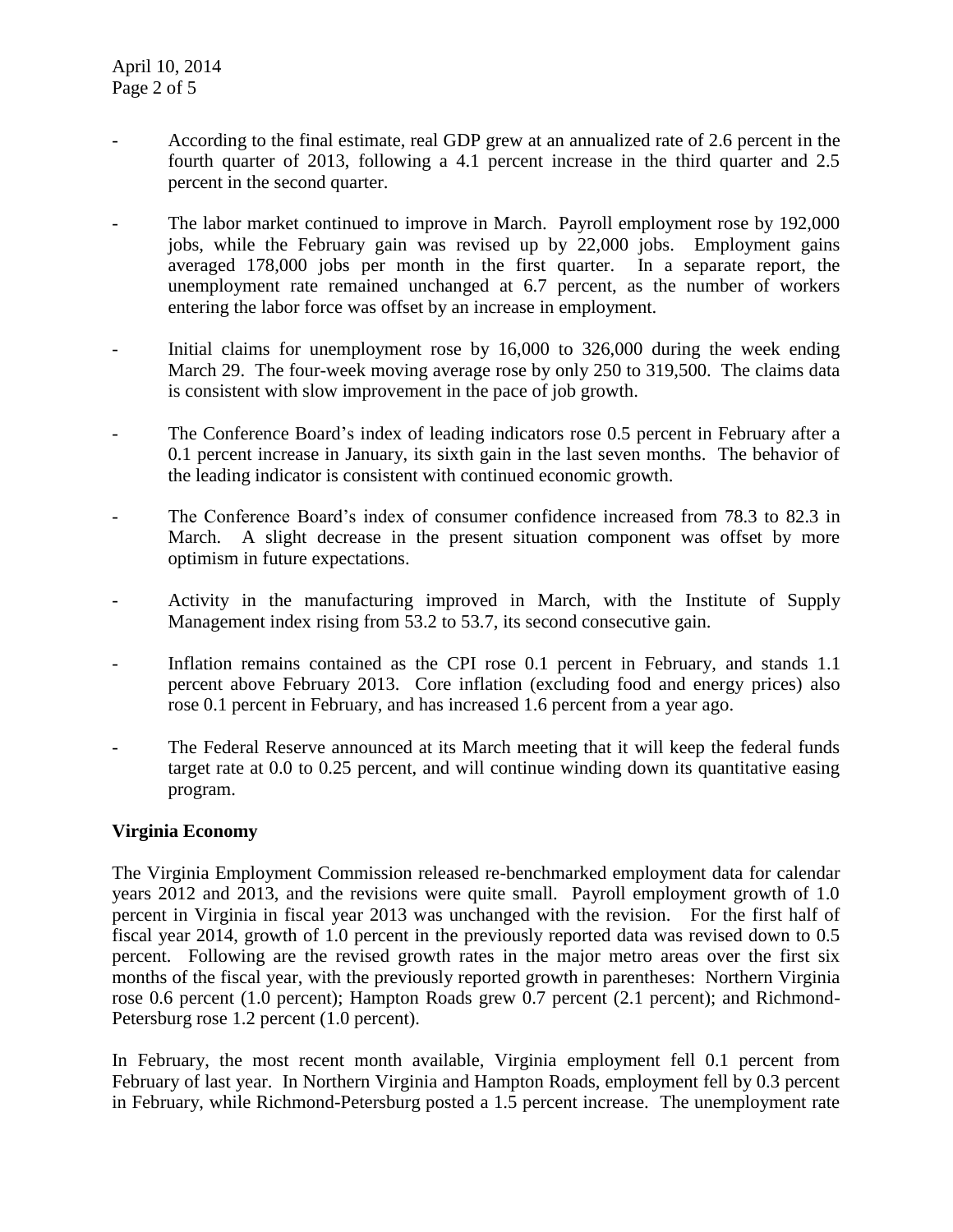April 10, 2014 Page 3 of 5

in the Commonwealth fell 0.1 percentage point to 4.9 percent in February and is 0.7 percentage point below February of last year.

The Virginia Leading Index declined 0.4 percent in February after advancing 0.7 percent in January. The U.S. leading index and initial claims improved in February, while auto registrations and building permits declined and future employment remained unchanged. Richmond, Northern Virginia, Lynchburg, Hampton Roads, Charlottesville, Danville, Harrisonburg, Blacksburg, and Winchester posted expansions in their indexes in February, while Roanoke and Bristol were unchanged.

### **March Revenue Collections**

Total general fund revenue collections rose 7.8 percent in March, with individual nonwithholding, corporate income tax and the tax on insurance premiums accounting for most of the gain. On a year-to-date basis, total revenue collections were flat through March compared to the same period last year, lagging the annual forecast of 1.0 percent growth. Adjusting for the accelerated sales tax program and the 0.125 percent sales tax transfer required by the provisions of HB 2313, total revenues grew 1.1 percent through March, trailing the adjusted forecast of 2.1 percent growth.

*Net Individual Income Tax (69% of general fund revenues)*: Through March, collections of net individual income tax rose 1.8 percent from the same period last year, behind the annual estimate of 2.9 percent growth. Performance in each component of individual income tax is as follows:

*Individual Income Tax Withholding (63% of general fund revenues)*: Collections of payroll withholding taxes grew 0.8 percent in March. Year-to-date, withholding collections rose 2.7 percent compared with the same period last year, close to the annual estimate of 2.9 percent.

*Individual Income Tax Nonwithholding (17% of general fund revenues)*: March is not typically a significant month for collections in this source. Receipts were \$124.3 million compared with \$105.6 million in March 2013. Year-to-date collections through March fell by 0.8 percent, trailing the revised annual estimate of a 4.2 percent increase.

*Individual Income Tax Refunds*: TAX issued \$336.4 million in refunds in March compared with \$365.6 million last year, an 8.0 percent decline. Year-to-date, refunds have risen 5.9 percent, ahead of the annual estimate of 5.1 percent growth.

Since the filing season began on January 1, TAX has issued 1.6 million refunds, about 15,000 more than the same period last year. The average size of refunds is 2 percent lower than last year.

*Sales Tax (18% of general fund revenues)*: Collections of sales and use taxes, reflecting February sales, fell 4.2 percent in March. On a year-to-date basis, collections have fallen 4.8 percent through March, trailing the annual estimate of a 4.4 percent decline. Adjusting for the partial repeal of the accelerated sales tax program and the 0.125 percent sales tax transfer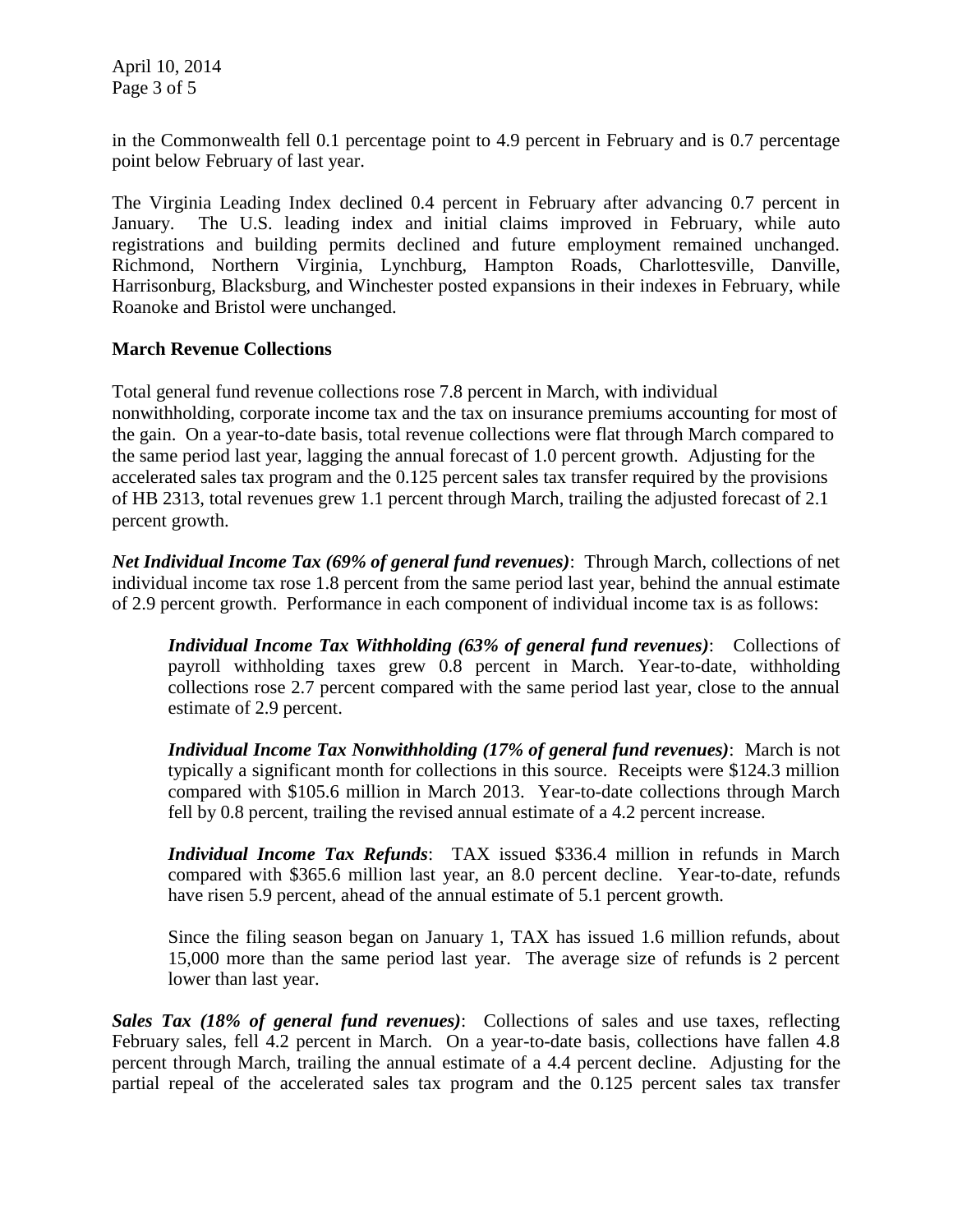April 10, 2014 Page 4 of 5

required by HB 2313, sales tax collections have increased by 0.9 percent year-to-date, below the economic-base forecast of 1.6 percent growth.

*Corporate Income Tax (5% of general fund revenues)*: March is generally not a significant month for collections in this source. Collections of corporate income tax were \$75.0 million in March, compared with \$55.5 million a year ago. Most of the activity in March is from companies making final tax year 2013 payments ahead of the April 15 due date. Year-to-date collections in this source have fallen 5.2 percent from the same period last year, trailing the annual estimate of a 3.4 percent decline. April collections will provide a clearer picture of trends in this source as final payments for tax year 2013 are due April 15.

*Wills, Suits, Deeds, Contracts (2% of general fund revenues)*: Collections of wills, suits, deeds, and contracts – mainly recordation tax collections – were \$23.0 million in March, compared with \$32.8 million in March of last year. This was the eighth consecutive monthly decline in this source. On a year-to-date basis, collections are down 16.1 percent, trailing the annual forecast of 0.0 percent growth.

*Insurance Premiums (2% of general fund revenues)*: Final payments from insurance companies for tax year 2013 were due in March. Collections in this source were \$31.6 million compared with \$13.9 million in March of last year. Year-to-date collections are \$93.7 million, compared with \$58.9 million in the same period last year.

#### **Other Revenue Sources**

The following list provides data on March collections for other revenue sources:

|                                    | <b>Year-to-Date</b> | Annual<br><b>Estimate</b> |
|------------------------------------|---------------------|---------------------------|
| Interest Income (0.5% GF revenues) | 1.1%                | $-25.9\%$                 |
| ABC Taxes (1% GF revenues)         | 1.6%                | $0.8\%$                   |

*All Other Revenue (2% of general fund revenues)*: Receipts in All Other Revenue rose 24.7 percent in March, \$34.0 million compared with \$27.3 million a year ago. On a year-to-date basis, collections of All Other Revenue rose 0.6 percent from the same period last year, ahead of the annual estimate of a 2.0 percent decline.

#### **Summary**

Total general fund revenue collections rose 7.8 percent in March, with individual nonwithholding, corporate income tax and the tax on insurance premiums accounting for most of the gain. On a year-to-date basis, total revenue collections were flat through March compared to the same period last year, lagging the annual forecast of 1.0 percent growth. Adjusting for the accelerated sales tax program and the 0.125 percent sales tax transfer required by the provisions